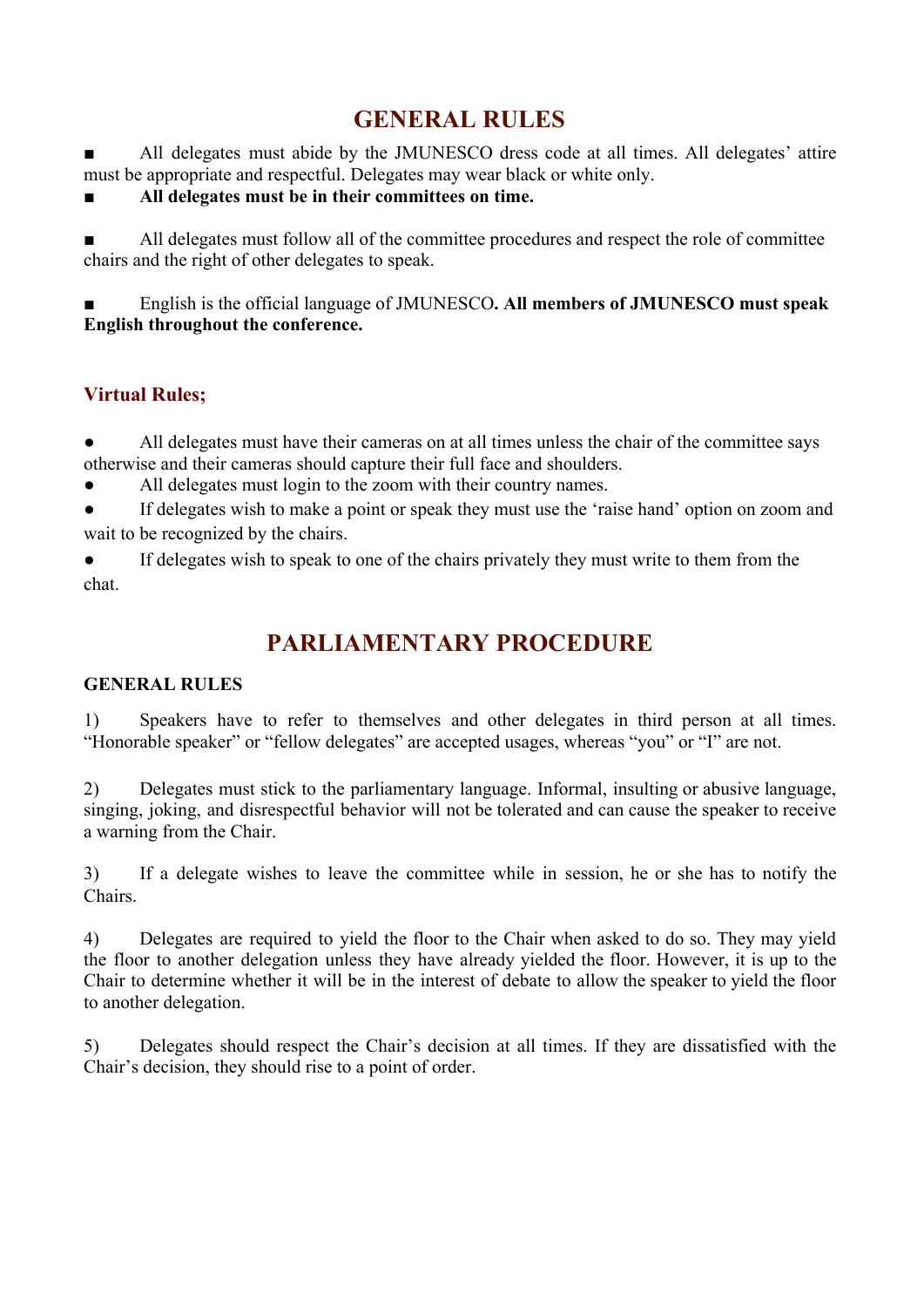## **POINTS**

### **RISING TO POINTS**

Delegates must first be recognized by the Chair to be able to express their point. None of the following points can interrupt a speaker except for a Point Privilege due to Inaudibility.

### **POINT OF PERSONAL PRIVILEGE**

A point of personal privilege refers to a delegate's discomfort which prevents him or her from focusing on the debate. It can only interrupt a speaker if it is due to audibility and cannot pertain to the content of the speech or the debate general.

### **POINT OF ORDER**

A point of order refers to an immediate violation of procedural matters. The Chair is responsible for keeping the order of the debate. Should he or she makes an error in maintaining the order or in abiding by parliamentary procedures, delegates can rise to a point of order. This point has to refer to a violation that occurred earlier in the debate. However, Points of Order cannot interrupt a speaker.

## **POINT OF PARLIAMENTARY INQUIRY**

A point of parliamentary inquiry is a question directed to the Chair, asking for a brief clarification about rules of procedure.

### **POINT OF INFORMATION TO THE SPEAKER**

A point of information to the speaker is a question to a speaker who has taken the floor and opened himself or herself to points. **Points of information need to be recognized by the Chair.** They must be put in the form of a question. There can be no direct dialogue between the delegates.

## **POINT OF INFORMATION TO THE CHAIR**

A point of information to the Chair is a question to the Chair, which does not refer to points of parliamentary inquiry, points of order, or points of personal privilege. It mostly refers to facts and the agenda item being discussed at the moment.

#### **DEBATE MODE**

An open debate is the only debate mode accepted at JMUNESCO Conferences. Delegations can either speak for or against a resolution. However, when debating amendments closed debate is required. The duration of for and against speeches on the amendment will be determined by the chairs.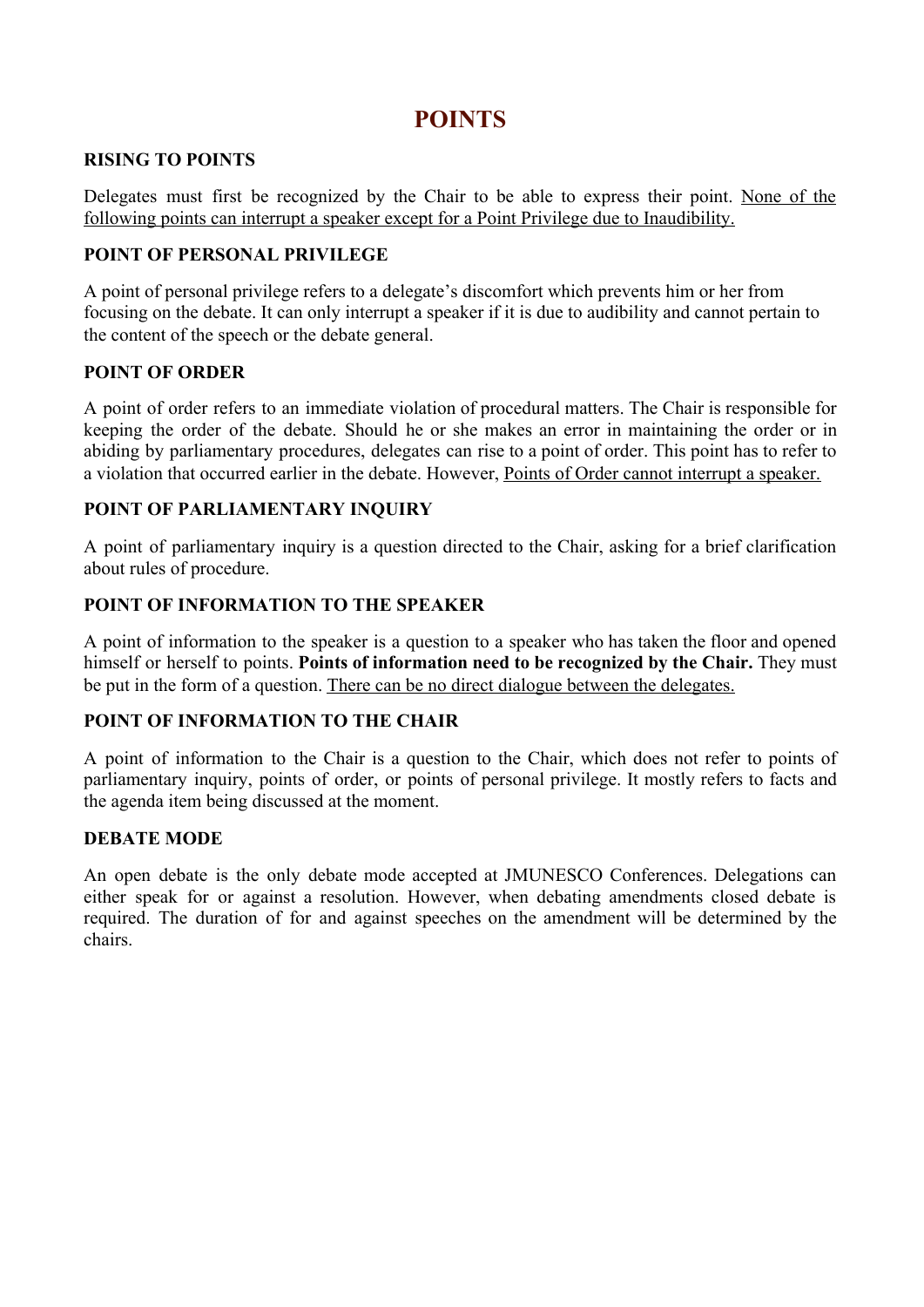## **MOTIONS**

#### **MOTION TO EXTEND DEBATE TIME**

A motion to extend the debate time can be entertained at the Chair. The Chair accepts or overrules this motion in compliance with the remaining debate time on the amendment or on the resolution. It needs a second if proposed by a delegate in the house.

#### **MOTION TO MOVE THE PREVIOUS QUESTION**

A motion to move the previous question asks for the discontinuation of the debate on a resolution/amendment and for proceeding with the voting procedures. It can also be proposed or overruled by a Chair and needs a second from the house. If there are objections then the motion should be swiftly voted upon.

#### **MOTION TO ADJOURN THE DEBATE**

A motion to adjourn the debate asks for the temporary disposal of the resolution, the postponement of its discussion after all other submitted resolutions have been debated. The debate on the resolution can then be restarted upon a "motion to reconsider a resolution".

The submitter of this motion should make a short speech on why he or she proposed that this item should be tabled. The Chair will then entertain one speaker in favor and one speaker against this motion.

#### **VOTING**

During voting procedures, doors must be secured and the admin staff must take their voting position. Delegates cannot have any private conservation amongst themselves. All motions and points will be out of order during voting. Non-member delegates cannot vote unless the issue being voted upon is procedural. Delegates may vote for or against or abstain at all times except procedural votes where they cannot abstain.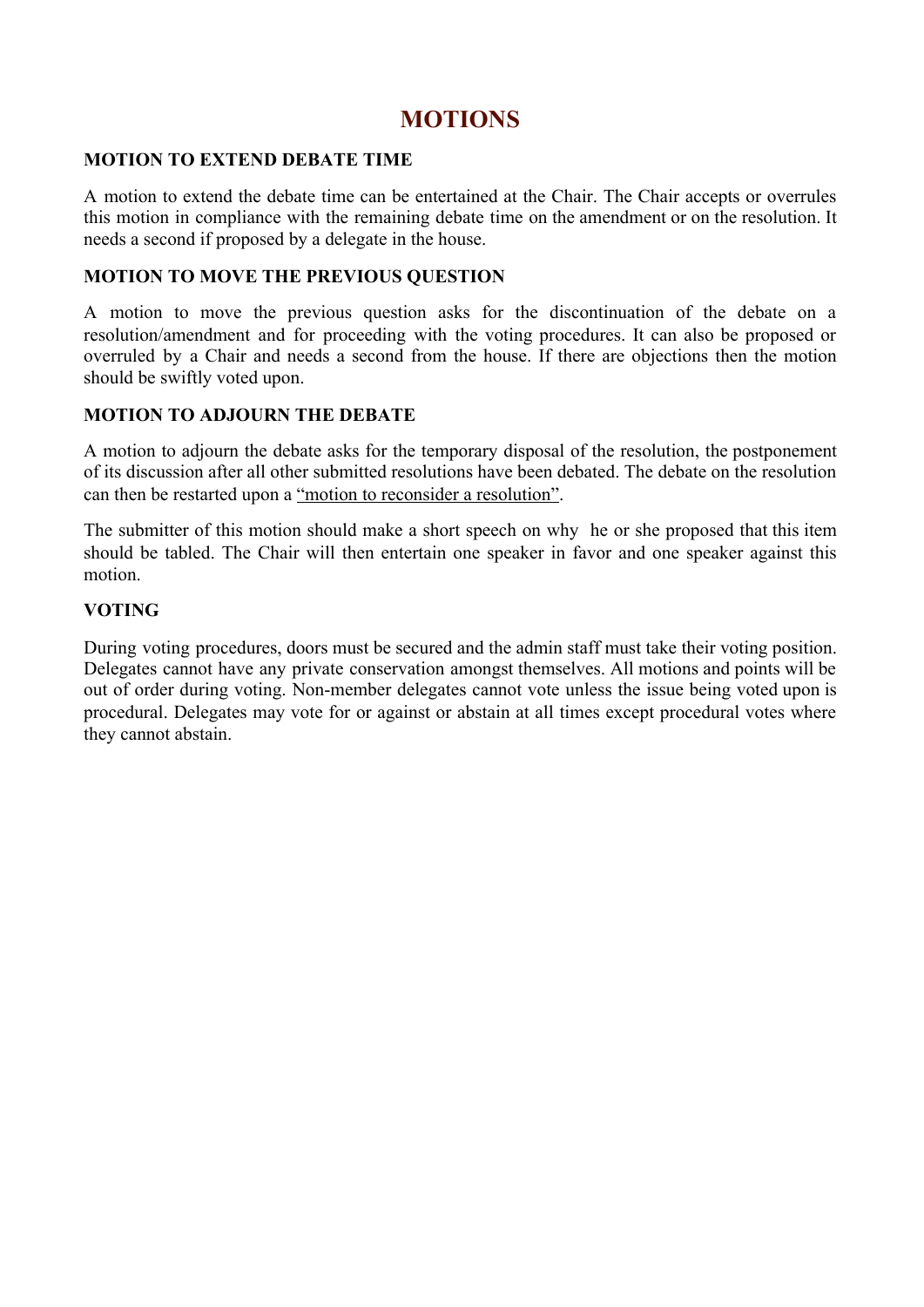# **BASICS OF A RESOLUTION**

**Who:** Who writes a resolution? Any delegate in the committee can write a resolution The author of a resolution is called a **sponsor**. Most resolutions have multiple sponsors because it takes a group of countries to share good ideas and to come to a consensus.

**What**: What is a resolution? A resolution is a document that contains all the issues that the committee wants to solve and the proposed solutions to that issue. It's called a resolution because that's what the United Nations calls the documents they produce. Technically, the resolution should be called a draft resolution before it is voted upon and then called a resolution after it is successfully passed during voting bloc.

**When/Where**: When and where are resolutions written? Most conferences require students to write resolutions during the conference. Specifically, resolutions are usually written during **immoderate caucus** (sometimes called informal caucus) where delegates are free to roam around the committee to collaborate on ideas with each other, and sometimes students work outside in hallways or computer labs as well. Resolution-writing becomes more focused during the latter sessions of committee when different country policies are clear and different ideas have been mentioned already. These conferences will not allow any pre-written resolutions.

Why: The ultimate purpose of a committee session is to pass a resolution. All the speeches, debate, negotiation, and teamwork are supposed to lead up to a resolution which contains all the proposed solutions to the issue. The resolution(s) that the majority of the committee agrees upon will be passed during voting bloc and the sponsors will be informally commended for building consensus on good ideas. Most conferences allow multiple resolutions to pass as long as they do not contradict each other.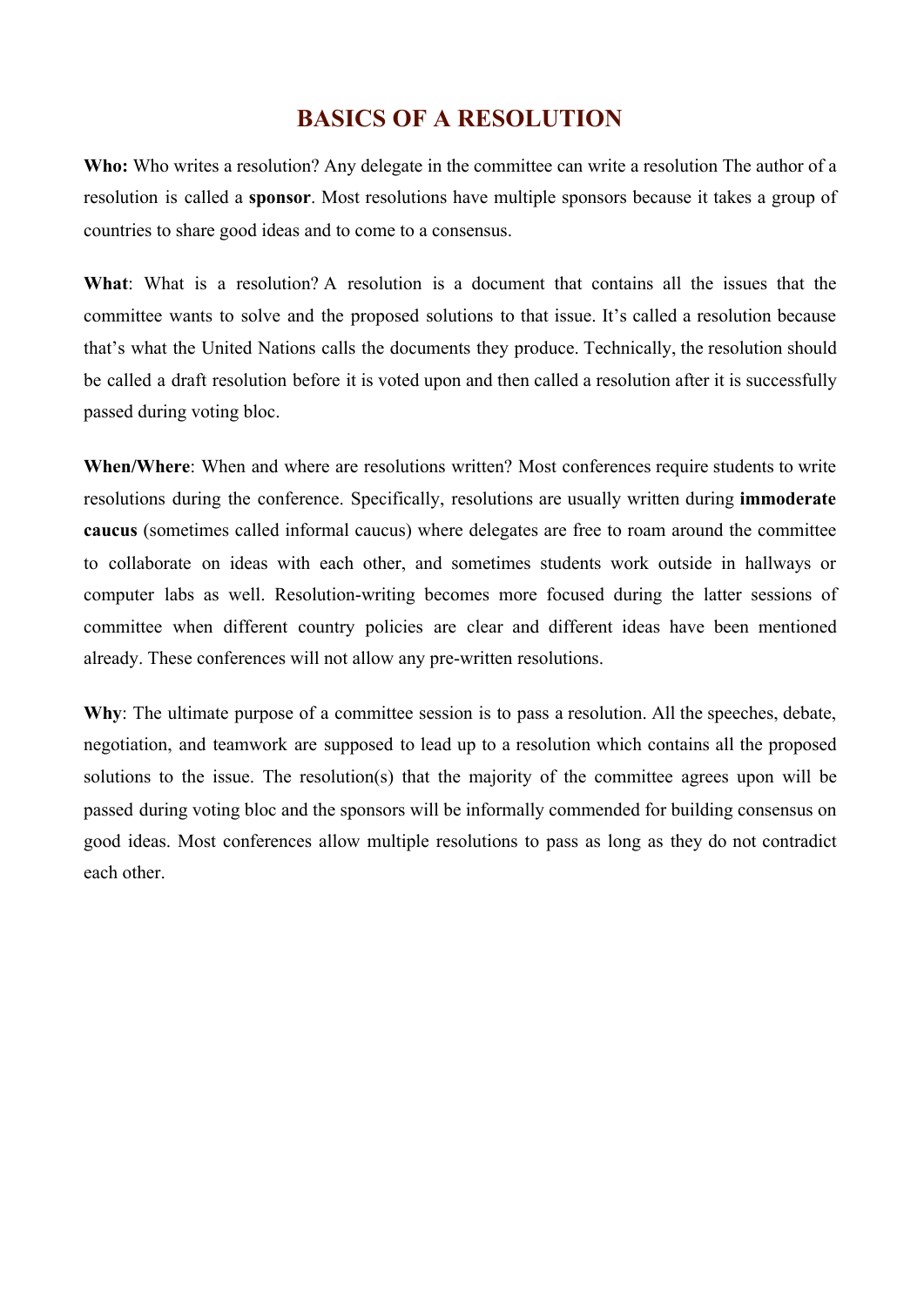#### **How to Write a Resolution**

**How**: How do I write a resolution and what does the format look like? First, here is an example of how a resolution looks like from [UNA-USA's website:](http://www.unausa.org/munpreparation/resolutions/sample)

Resolution GA/3/1.1

#### **General Assembly Third Committee**

Sponsors: United States, Austria and Italy

Signatories: Greece, Tajikistan, Japan, Canada, Mali, the Netherlands and Gabon Topic: "Strengthening UN coordination of humanitarian assistance in complex emergencies"

The General Assembly,

Reminding all nations of the celebration of the 50th anniversary of the Universal Declaration of Human Rights, which recognizes the inherent dignity, equality and inalienable rights of all global citizens, [use commas to separate preambulatory clauses]

Reaffirming its Resolution 33/1996 of 25 July 1996, which encourages Governments to work with UN bodies aimed at improving the coordination and effectiveness of humanitarian assistance,

Noting with satisfaction the past efforts of various relevant UN bodies and nongovernmental organizations,

Stressing the fact that the United Nations faces significant financial obstacles and is in need of reform, particularly in the humanitarian realm,

1. Encourages all relevant agencies of the United Nations to collaborate more closely with countries at the grassroots level to enhance the carrying out of relief efforts; [use semicolons to separate operative clauses]

2. Urges member states to comply with the goals of the UN Department of Humanitarian Affairs to streamline efforts of humanitarian aid;

3. Requests that all nations develop rapid deployment forces to better enhance the coordination of relief efforts of humanitarian assistance in complex emergencies;

4. Calls for the development of a United Nations Trust Fund that encourages voluntary donations from the private transnational sector to aid in funding the implementation of rapid deployment forces;

5. Stresses the continuing need for impartial and objective information on the political, economic and social situations and events of all countries;

6. Calls upon states to respond quickly and generously to consolidated appeals for humanitarian assistance; and

7. Requests the expansion of preventive actions and assurance of post-conflict assistance through reconstruction and development. [end resolutions with a period]

#### **Sample Resolution**

A resolution is actually really simple to write. It has three main parts: the **heading**, the **pre-ambulatory clauses**, and the **operative clauses**.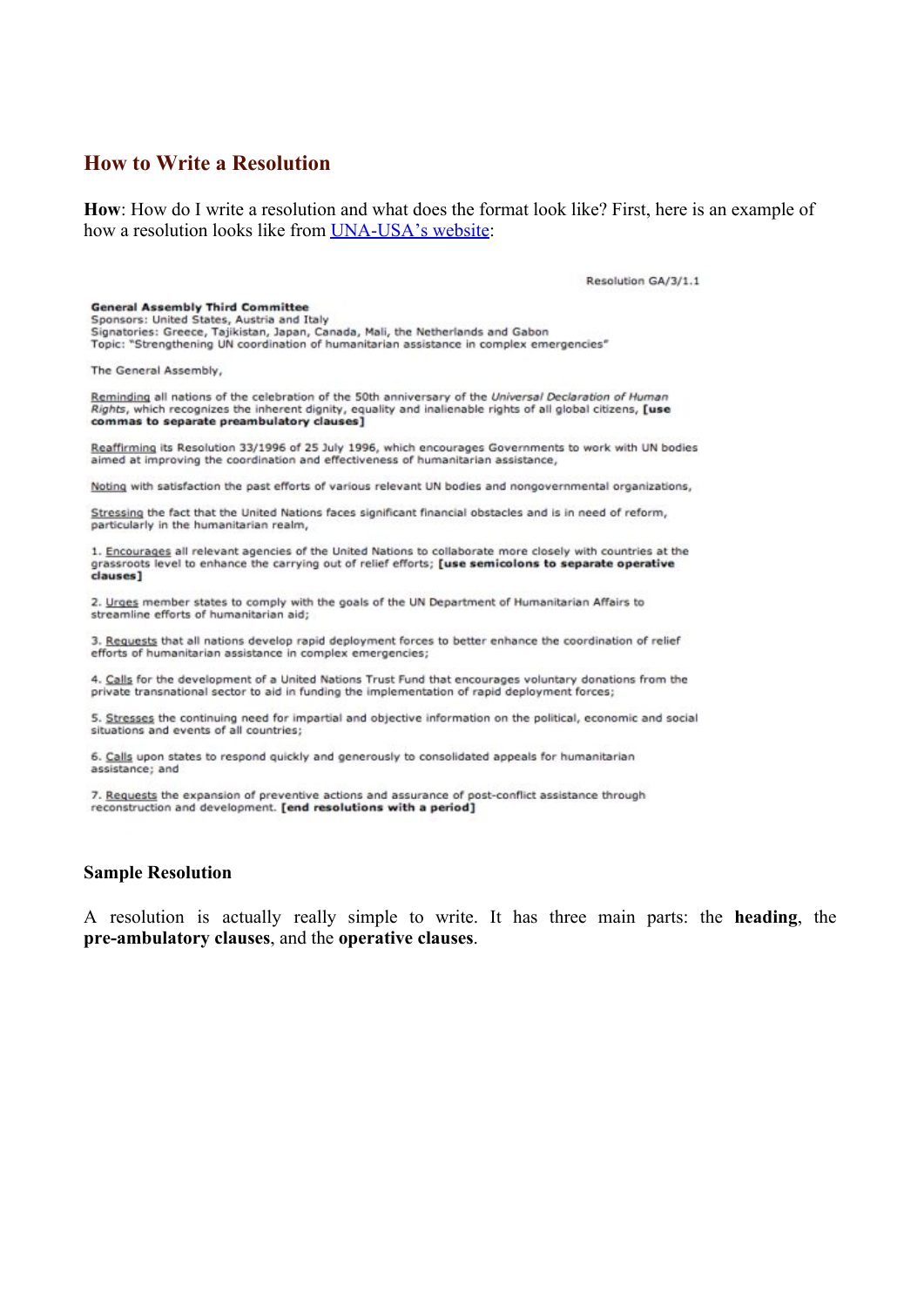**1- Heading:** The heading contains four pieces of information: the committee name, the sponsors, the signatories, and the topic.

Resolution GA/3/1.1

**General Assembly Third Committee** Sponsors: United States, Austria and Italy Signatories: Greece, Tajikistan, Japan, Canada, Mali, the Netherlands and Gabon Topic: "Strengthening UN coordination of humanitarian assistance in complex emergencies"

The committee name and topic should be self-explanatory. The sponsors are the authors of the resolution. The signatories are other delegates in the committee who do not necessarily agree with the resolution but would like to see it debated. Most conferences require a minimum number or percentage of sponsors and signatories (or a combination of both) before a resolution can be presented — this encourages consensus-building. You will also notice some numbering (on the top right corner in the example). This is usually provided by the committee chair and is just a way to number the different resolutions — usually by the order they are received or approved — so that delegates can easily differentiate or reference them.

**2. Pre-ambulatory clauses:** The pre-ambulatory clauses states all the issues that the committee wants to resolve on this issue. It may state reasons why the committee is working on this issue and highlight previous international actions on the issue. Pre-ambulatory clauses can include:

- Past UN resolutions, treaties, or conventions related to the topic
- Past regional, non-governmental, or national efforts in resolving this topic
- References to the UN Charter or other international frameworks and laws
- Statements made by the Secretary-General or a relevant UN body or agency
- General background info formation or facts about the topic, its significance, and its impact.

The General Assembly,

Reminding all nations of the celebration of the 50th anniversary of the Universal Declaration of Human Rights, which recognizes the inherent dignity, equality and inalienable rights of all global citizens, [use commas to separate preambulatory clauses]

Reaffirming its Resolution 33/1996 of 25 July 1996, which encourages Governments to work with UN bodies aimed at improving the coordination and effectiveness of humanitarian assistance,

Noting with satisfaction the past efforts of various relevant UN bodies and nongovernmental organizations.

Stressing the fact that the United Nations faces significant financial obstacles and is in need of reform, particularly in the humanitarian realm,

It's very simple to write a pre-ambulatory clauses. First, take a statement that you want to write about. You then take that statement, combine it with an underlined pre-ambulatory phrase, and end it with a comma. Here are some example pre-ambulatory phrases from [UNA-USA's](http://www.unausa.org/munpreparation/resolutions/clauses) website that you can choose from: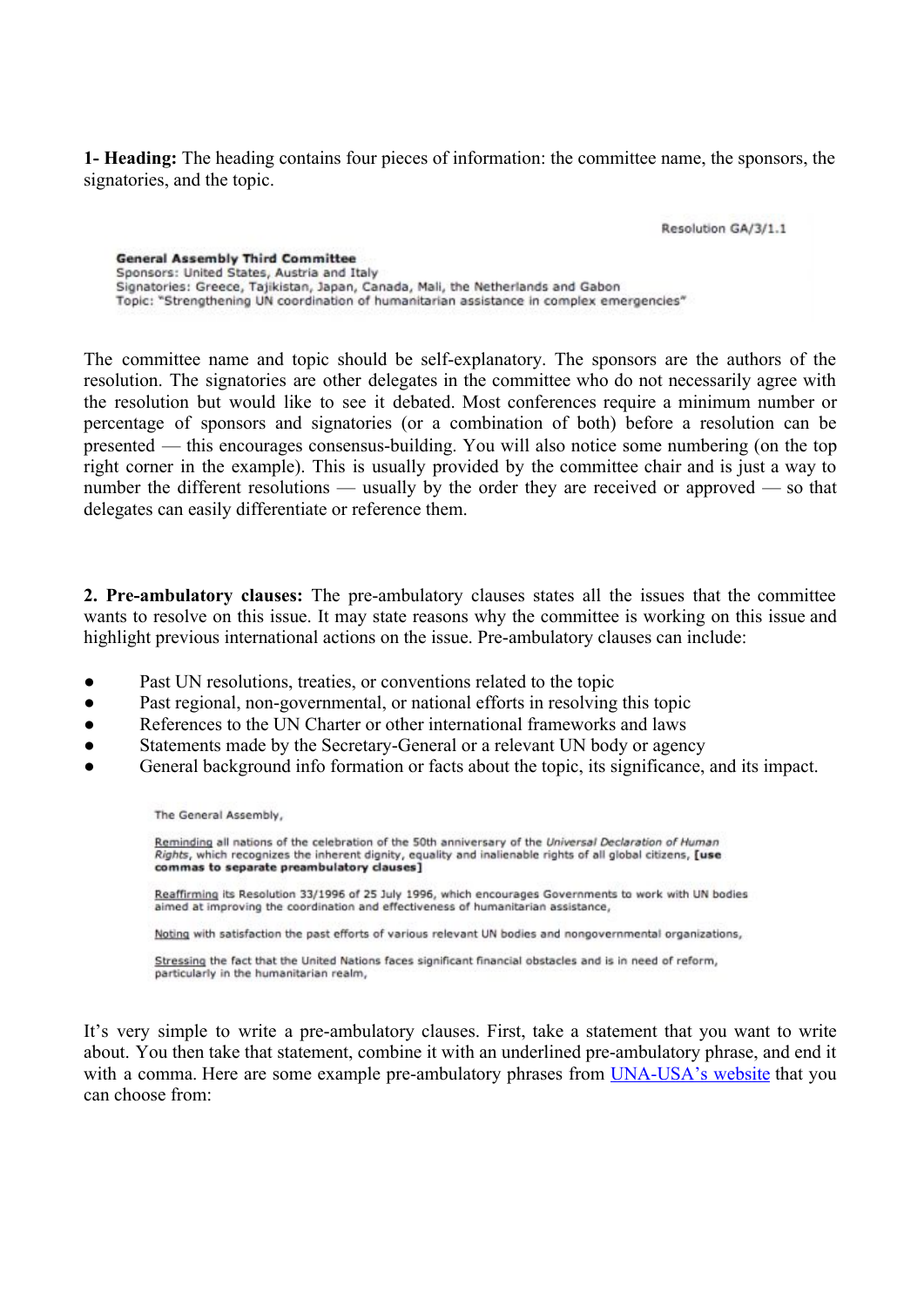#### **Sample Preambulatory Phrases**

| Affirming         | Expecting                   | Having studied                         |
|-------------------|-----------------------------|----------------------------------------|
| Alarmed by        | Expressing its appreciation | Keeping in mind                        |
| Approving         | Expressing its satisfaction | Noting with regret                     |
| Aware of          | Fulfilling                  | Noting with deep concern               |
| Bearing in mind   | Fully alarmed               | Noting with satisfaction               |
| Believing         | Fully aware                 | Noting further                         |
| Confident         | Fully believing             | Noting with approval                   |
| Contemplating     | Further deploring           | Observing                              |
| Convinced         | Further recalling           | Reaffirming                            |
| Declaring         | Guided by                   | Realizing                              |
| Deeply concerned  | Having adopted              | Recalling                              |
| Deeply conscious  | Having considered           | Recognizing                            |
| Deeply convinced  | Having considered further   | <b>Referring</b>                       |
| Deeply disturbed  | Having devoted attention    | Seeking                                |
| Deeply regretting | Having examined             | Taking into account                    |
| Desiring          | Having heard                | Taking into consideration              |
| Emphasizing       | Having received             | Taking note                            |
|                   |                             | Viewing with appreciation<br>Welcoming |

For example, my country wants to address the issue of how HIV/AIDS has spread rapidly in sub-Saharan Africa. I pick a pre-ambulatory phrase from above — I'll use "Alarmed by" — and then I combine it to say:

Alarmed by the 17% increase in HIV/AIDS contraction among sub-Saharan African countries in the past five years,

*Strategy Tip:* In general, you want fewer pre-ambulatory clauses than operative clauses. **More operative clauses** convey that you have **more solutions** than you have problems.

**3. Operative clauses:** Operative clauses state the solutions that the sponsors of the resolution proposes to resolve the issues. The operative clauses should address the issues specifically mentioned in the pre-ambulatory clauses above it.

> 1. Encourages all relevant agencies of the United Nations to collaborate more closely with countries at the grassroots level to enhance the carrying out of relief efforts; [use semicolons to separate operative clauses]

2. Urges member states to comply with the goals of the UN Department of Humanitarian Affairs to streamline efforts of humanitarian aid;

3. Requests that all nations develop rapid deployment forces to better enhance the coordination of relief efforts of humanitarian assistance in complex emergencies;

4. Calls for the development of a United Nations Trust Fund that encourages voluntary donations from the private transnational sector to aid in funding the implementation of rapid deployment forces;

5. Stresses the continuing need for impartial and objective information on the political, economic and social situations and events of all countries;

6. Calls upon states to respond quickly and generously to consolidated appeals for humanitarian assistance; and

7. Requests the expansion of preventive actions and assurance of post-conflict assistance through reconstruction and development. [end resolutions with a period]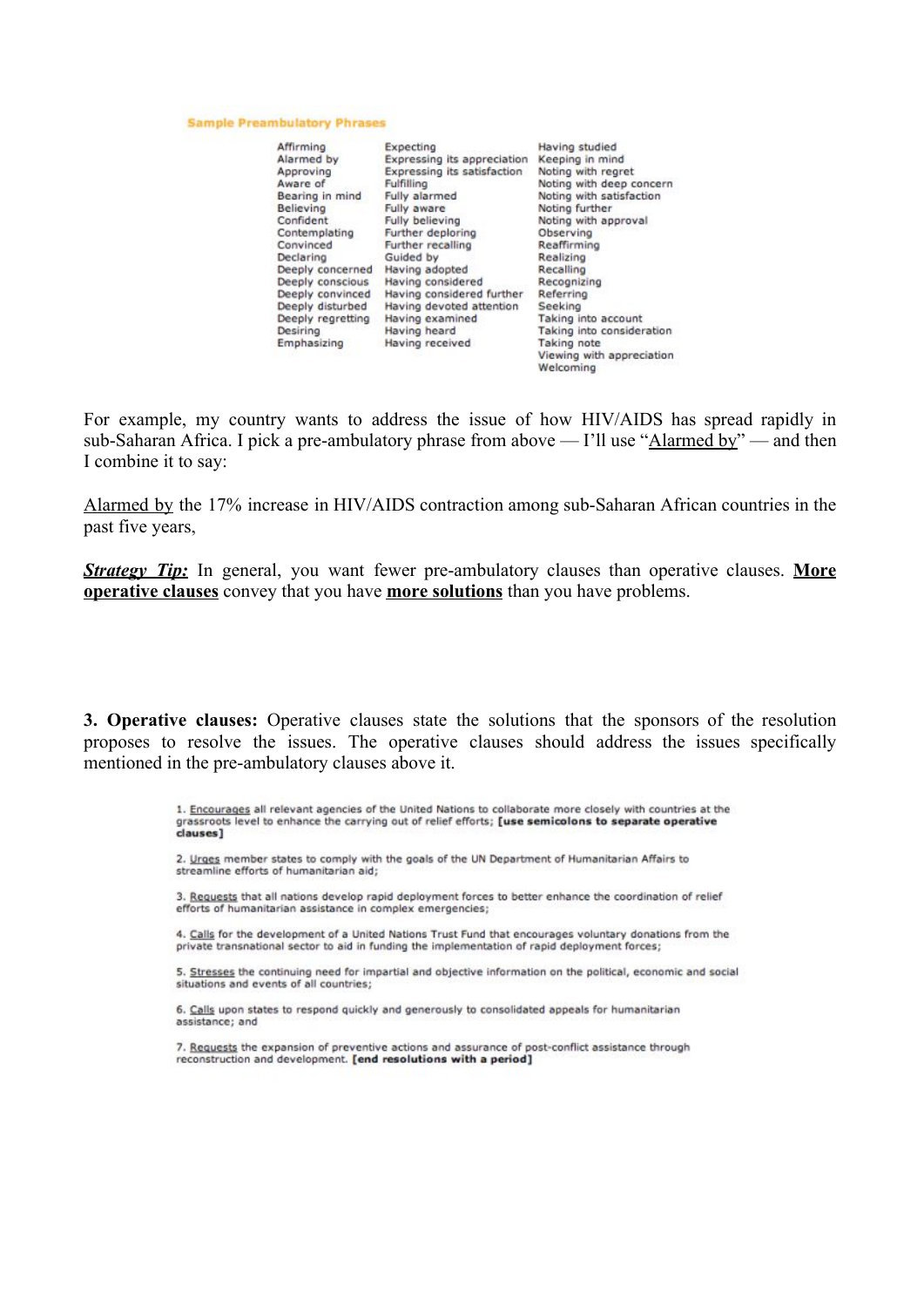It's very simple to write an operative clause. First, take a solution that you want to include in the draft resolution. You then take that solution, combine it with an underlined operative phrase, and end it with a semicolon (the last operative clause ends with a period). Operative clauses are also numbered. This differentiates them from pre-ambulatory clauses, helps show logical progression in the resolution, and makes the operative clauses easy to refer to in speeches and comments. Here are some example operative phrases from [UNA-USA's website](http://www.unausa.org/munpreparation/resolutions/clauses) that you can choose from:

**Sample Operative Phrases** 

| Accepts              | Encourages    |
|----------------------|---------------|
| Affirms              | Endorses      |
| Approves             | Expresses if  |
| Authorizes           | Expresses it  |
| Calls                | Further invit |
| Calls upon           | Deplores      |
| Condemns             | Designates    |
| Confirms             | Draws the a   |
| Congratulates        | Emphasizes    |
| Considers            | Encourages    |
| Declares accordingly | Endorses      |
| Deplores             | Expresses if  |
| Designates           | Expresses if  |
| Draws the attention  | Further invit |
| Emphasizes           | Further prod  |
|                      |               |

indorses xpresses its appreciation xpresses its hope Further invites **Deplores** besignates braws the attention *<u>Imphasizes</u>* ncourages indorses xpresses its appreciation Solemnly affirms xpresses its hope Further invites Further proclaims Further reminds

Further recommends Further requests Further resolves Has resolved Notes Proclaims Reaffirms Recommends Regrets Reminds Requests Strongly condemns Supports Takes note of Transmits Trusts

For example, my first solution is to distribute low-cost medicines for HIV/AIDS to sub-Saharan African countries. I pick an operative phrase from above — I'll use "Calls upon" — and then I combine it and number it to say:

1. Calls upon the developed countries and major pharmaceutical countries to provide low-cost, generic medicines for HIV/AIDS to sub-Saharan African countries;

*Strategy Tip:* Usually more details in an operative clause will make it stronger or at least make the idea more clear to other delegates. A simple way to strengthen each operative clause is to answer the "who, what, when, where, why, and how" of each resolution. These details can actually be broken down into sub-operative clauses underneath the main operative clause.

**Making a Research**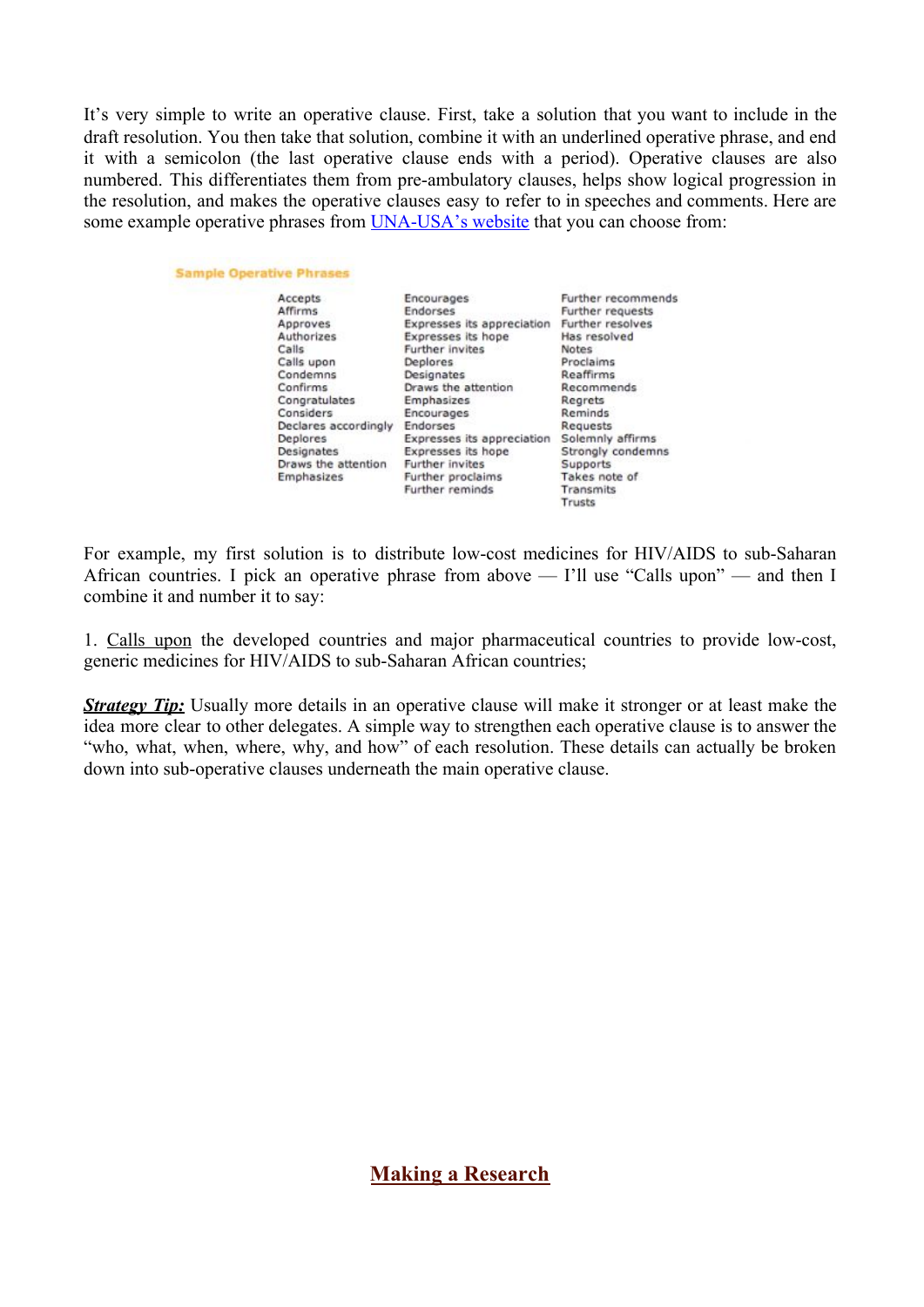#### 1- **You should search about your country's;**

#### **Political Structure Natural Resources Natural Resources**

Origin of political structures<br>
Constitution and Government<br>
Degree of self-efficiency Constitution and Government

#### **Cultural Factors Defense**

Bordering countries Role in the world Geo-political considerations Membership

#### **Economy History**

Dependency and dept Last 50 years Trade organizations Recent history

Ethnic groups Military structure Religions Dependency on other nations Cultural history Membership of alliances

#### **Geography Views on World Problems**

#### 2- **You can use;**

[http://www.](http://www/)cnn.com http://www.cia.gov/worldfactbook http://www.un.org http://www.un.org/members/missons.html http://www.cyberbus.un.org <http://www.cowac.org/> http://www.bbcworld.com/ http://www.embassyworld.com/